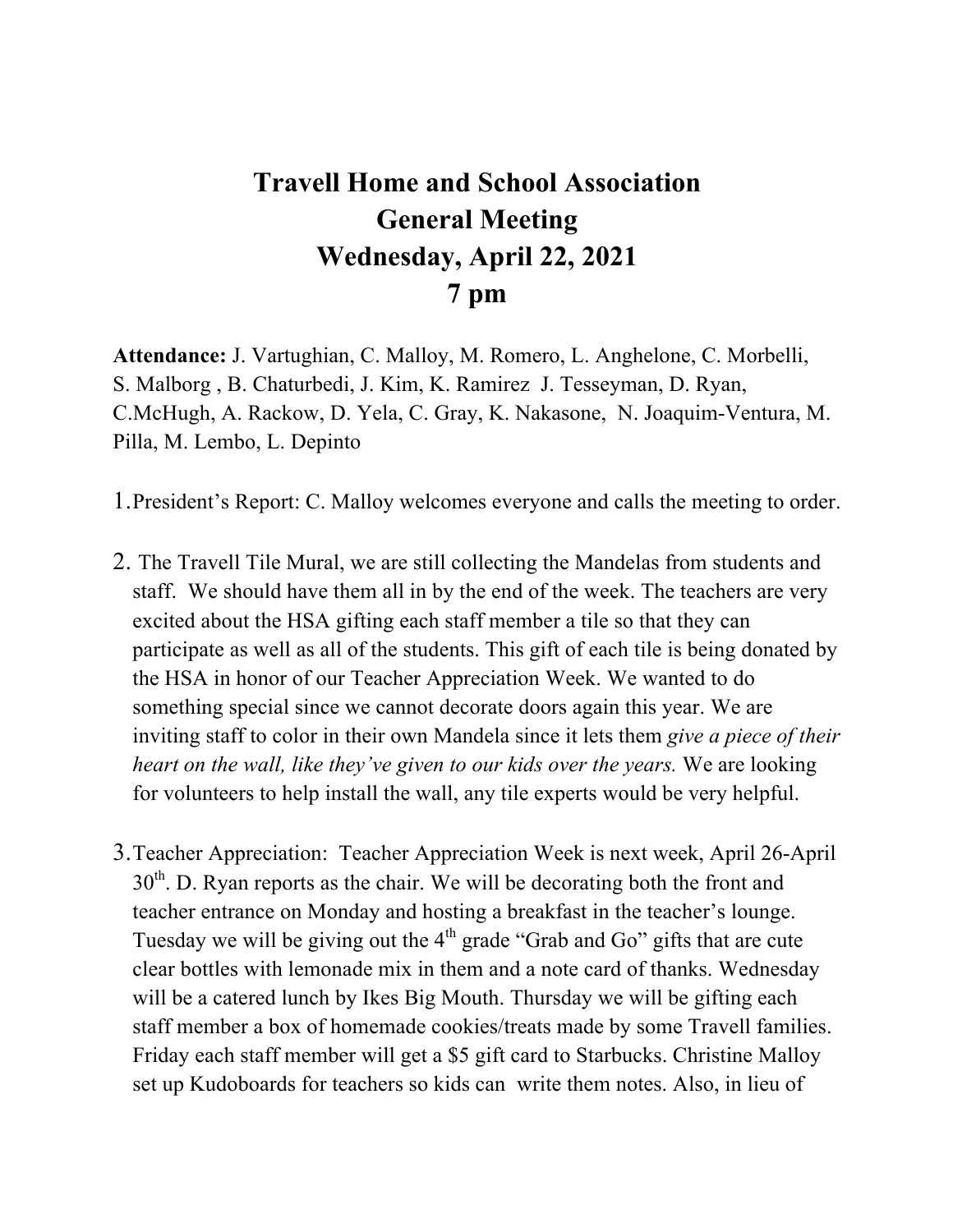decorating each classroom door we will be gifting each staff member a tile for our Travell Tile Mural.

- 4. Green Team Update: Green Team Initiative begins movement "Idle Free at Travell," in enews there is a pledge asking people not to idle their cars at school. If you sign the pledge you will get a special green magnet. Also, Mr. Ross approved Travell as a CSA pick up site.
- 5. Outdoor Book Fair: J. Vartughian reports, we are coordinating an outdoor book fair in May. This will be coordinated with a volunteer fair as well so that all volunteer options are easy to understand and access. This would allow new families to really meet new people and also get to know who to become more involved in the Travell Community.
- 6. Patricia Engel Virtual Author Visit and Fundraiser for Parents June 7, 2021 from 7 to 8:30 pm. D. Yela reports, Patricia Engel, is an alumnus of Travell School, she will lead a discussion and answer questions about her best-selling book, Infinite Country. We are partnering with the bookstore the Curious Reader, and books are available to purchase through Community Pass/Tiger pass. After your purchase you will receive the zoom invite for this very special event.
- 7. Guest speaker of the meeting was Lauren Depinto, District Coordinator of Schoolbased Mental Health services. Ms. Depinto spoke about helping our children with transitions, whether your child is switching teachers or coming back to school, she offered strategies to reduce anxiety and stress.
- 8. Board of Ed Report: M. Lembo, our BOE President reports, he stresses the importance of social and emotional health after hearing Ms. Depinto's talk and question/ answer session. Budget presentation was last Monday and we are having the next public meeting on Monday, April  $26<sup>th</sup>$  and the budget will be voted on. If you missed it you can watch the YouTube Channel or you will receive a mailer. The search for a High School Principal and Ridge Principal is underway. We are hoping to be done with the High School Principal search by the end of the month and then will focus on the Ridge School. All of the BOE meetings are now open to the public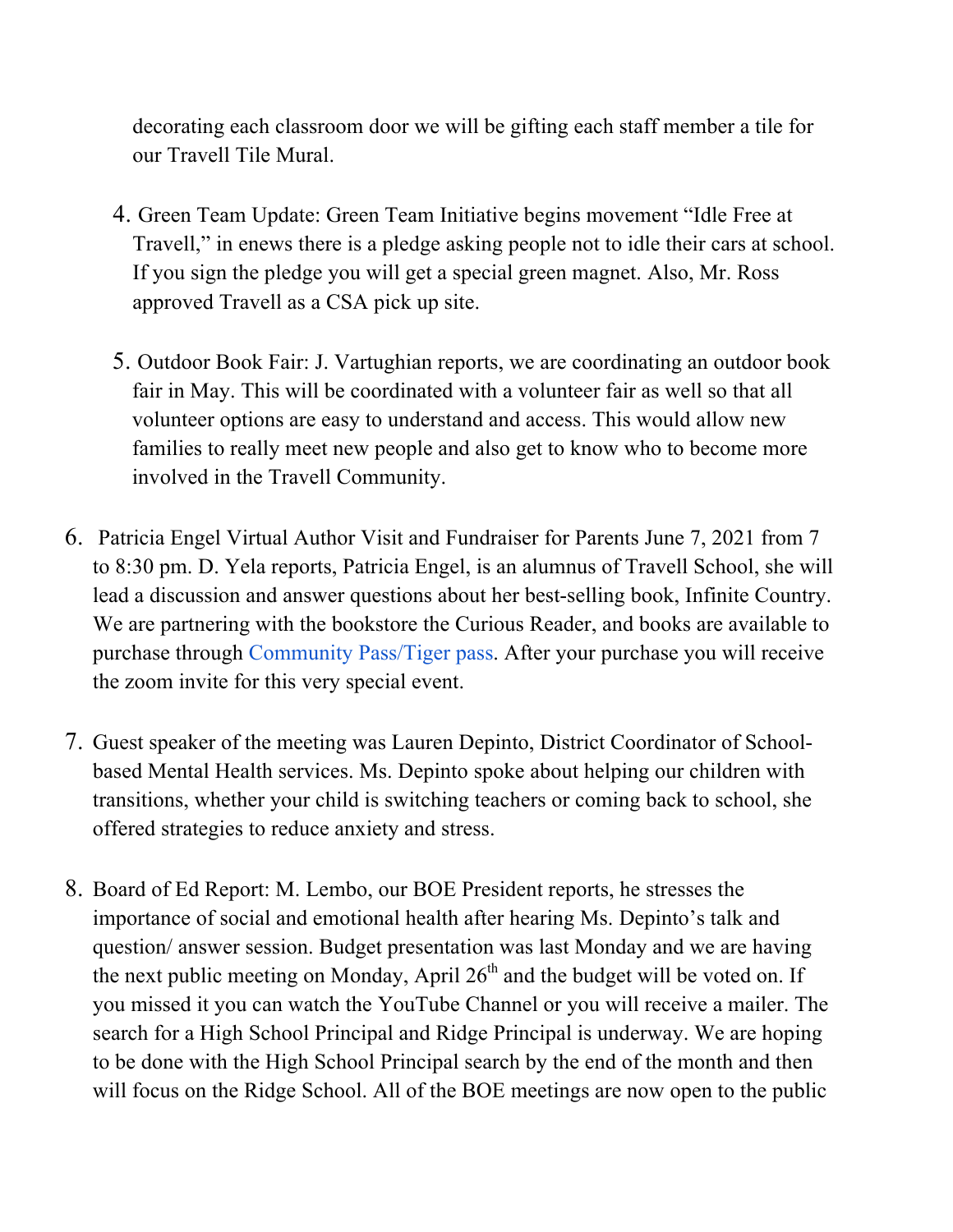but will still be aired. There is a Bike Rodeo that will take place at Graydon, you can find info on that on community pass. Disability Awareness Week is this Week, and we are very happy to see kids in their Maroons Wear.

- 9. Diversity and Inclusion Update: N. Joaquim-Ventura, All  $2^{nd}$  to  $5^{th}$  Graders at Travell participated in the Ruby Bridges Author Visit coordinated by Mrs. A and our enrichment team. We provided a resource guide to Mr. Ross and all staff to make it a more enriching experience for the kids. The Story Walk was officially started. We are partnering with the Curious Reader and will have a new book each month for kids to read. Our next book will be in mid May. Other schools have begun to adopt this as well which is very exciting. We have banners around our perimeter to promote our Story Walk. We will also be providing resources on our website as well to help parents have discussions with their children. We are hoping to have a morning message spotlighting all spring holidays.
- 10. International Expo: D. Yela. The wheel was reinvented this year due to Covid-19, We kicked off March  $9<sup>th</sup>$  and will end the weekend of May 21<sup>st</sup>. Each country will be highlighted on the weekends. 19 countries are participating and are available virtually. Each country has Google slides and will have a type of performance.

11. 2021-2022 HSA Executive Board Vote, C. Malloy: The following is the 2021-2022 Board Slate, C.Malloy announces all of the following nominees. She held a vote and all were unanimously voted onto the board. She congratulates each one.

**Co-Presidents: Jessica Vartughian and Nancy Joaquim-Ventura Vice Presidents: Kelly Nakasone and Meg Agatep VPs Fundraising: Jahae Kim and Kim Ramirez VPs Enrichment: Liz Henky and Beenu Chaturbedi Treasurer: Stacy Malborg Assitant Treasurer: Cat Gray Technical Secretary: Jennifer Tessyman Recording Secretary: Denise Ryan**